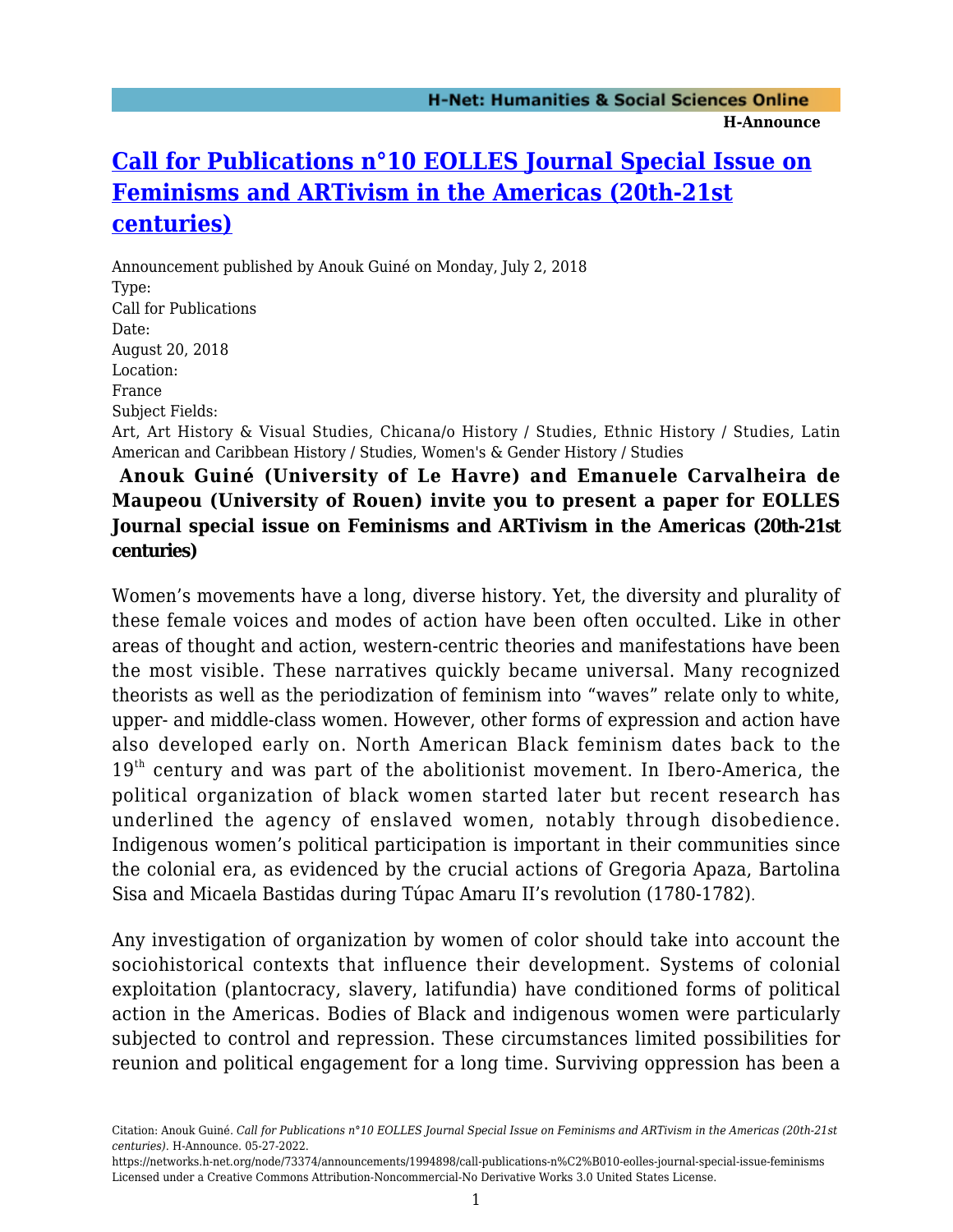### **H-Net: Humanities & Social Sciences Online H-Announce**

full time job for many women. For all that, they never stopped to fight for justice. These struggles have been rather autonomous, numerous and varied over time and/or space. They have not yet resulted in the creation of global movements. These particular histories also explain the apparent "delay" in the integration of these actions in Herstory. This is why we want to re-evaluate the role and importance of these movements.

Given the dispersed and multifaceted nature of their forms of action, the theoretical importance of American women of color has been invisible, despite being rich and vigorous. For example, Black feminist thought in the United States has revolutionized theory by introducing new questions about the subject of feminism ("we, women") and proposing new concepts to analyze forms of domination, like intersectionality (coined by law professor and leading critical theorist Kimberlé Crenshaw). Inspired by the concepts, histories and experiences unique to Black women, Ibero-American feminists have developed an equally rich critical thought called decolonial feminism. Feminists like Ochy Curiel, Lélia Gonzalez or Yuderkys Espinosa propose an antiracist feminist thinking rooted in indigenous and African-American history. Through their experience, these feminists also question gender relations and conceptualize the notion of political lesbianism.

The specificity of counterhegemonic feminisms is due to a unique articulation between theory and praxis. For instance, feminist ARTivists are increasingly expressing their demands across the continent, notably through hip hop or visual arts – like the collectives "Somos guerreras" or "Batallones femeninos". These forms of action and activism are part of a global struggle that does more than questioning patriarchy only, that does more than many white and bourgeois feminist collectives. For Abya Yala feminists, it is necessary to fight against patriarchy, racism and the coloniality of power, all at the same time and by drawing on the specific history of indigenous and Black people. The body plays a fundamental role in both the issues raised and privileged forms of action. As a site of colonization, the body has to be reinvested and re-appropriated through arts and performance.

This edition will examine the plurality and the strengths of these movements across America. We invite papers that deal with the specific features of these feminisms and their contribution to the fight against race, gender, sexuality and class oppression. Comparative works are particularly encouraged.

We welcome papers on the following themes:

Citation: Anouk Guiné. *Call for Publications n°10 EOLLES Journal Special Issue on Feminisms and ARTivism in the Americas (20th-21st centuries)*. H-Announce. 05-27-2022.

https://networks.h-net.org/node/73374/announcements/1994898/call-publications-n%C2%B010-eolles-journal-special-issue-feminisms Licensed under a Creative Commons Attribution-Noncommercial-No Derivative Works 3.0 United States License.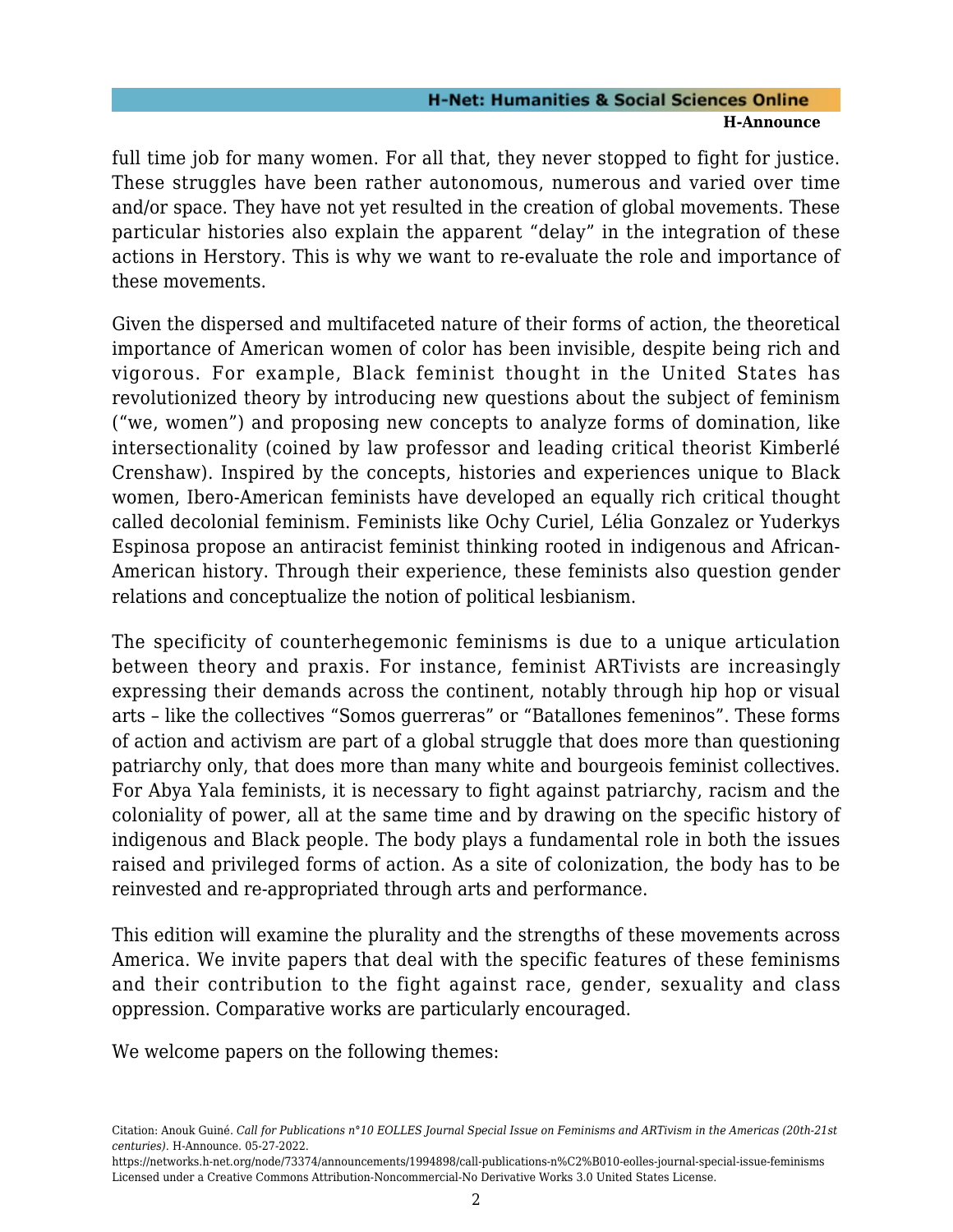## *Women and ARTivism*

American ARTivists, be they mixed-race, indigenous, Black, Andean, Mesoamerican, chicanas, chingonas or cholas, develop multiple actions where art is an organizing strategy to fight oppression through decolonial resistance. Literature, press, music, performance, fine arts, visual, graphic, multimedia and urban arts, have become spaces of contestation. Xicana artists such as Daisy Salinas or Muchacha Fanzine, Crystal Galindo and Alma López; Brown chingonas women (Mexico); Guerrilla Girls (USA), art elaborated by women who were victims of armed conflicts, and by female political prisoners; the women belonging to hip-hop movements; the feminist batucadas; the Festival Nosotras Estamos en la Calle (Peru); Jovens Negras Movendo as Estruturas (Brazil) are all instances of these contestations. We invite authors to pay tribute to Marielle Franco, a Black lesbian feminist, and Rio de Janeiro city councillor, who was assassinated on March 14th 2018, and whose last project dealt with Rio traditional funk.

## *Afro-feminisms*

North American Black feminists first questioned hegemonic feminism by drawing from their own experiences. They integrated categories of race and sex to enrich Marxist critical theory and Materialist Feminism. We can mention, among others, bell hooks, Audre Lorde, Patricia Hill Collins and Angela Davis. Black Women's movements in Ibero-America are more recent. They articulate their filiation with Africa to common claims they share with other movements of Latin-American women, especially indigenous ones. In Brazil, Lélia Gonzalez forged the term "amefrica ladina" to highlight these links. In the Hispanic world, other strong movements emerged from Cuba to Peru.

# *Feminisms on the Borders: Xicana Feminism*

Given the plurality of American women's movements, it is important to mention how experience, knowledge and practice have circulated throughout America. These interactions will be analyzed more through their actions than through theories. Chicana feminists or Women/lesbians of Color such as Gloria Anzaldúa, Cherrie Moraga, or the artists Judithe Hernandez and Judy Chicago, stand at the intersection of different cultures and references, between feminism and La Raza, and from communalism, embodied memory, but also materialist and anarchist thinking, they have politically redefined themselves as mestiza or "*from* the border".

# *Indigenous activism and feminism*

Women in indigenous communities never confined themselves to private spaces.

https://networks.h-net.org/node/73374/announcements/1994898/call-publications-n%C2%B010-eolles-journal-special-issue-feminisms Licensed under a Creative Commons Attribution-Noncommercial-No Derivative Works 3.0 United States License.